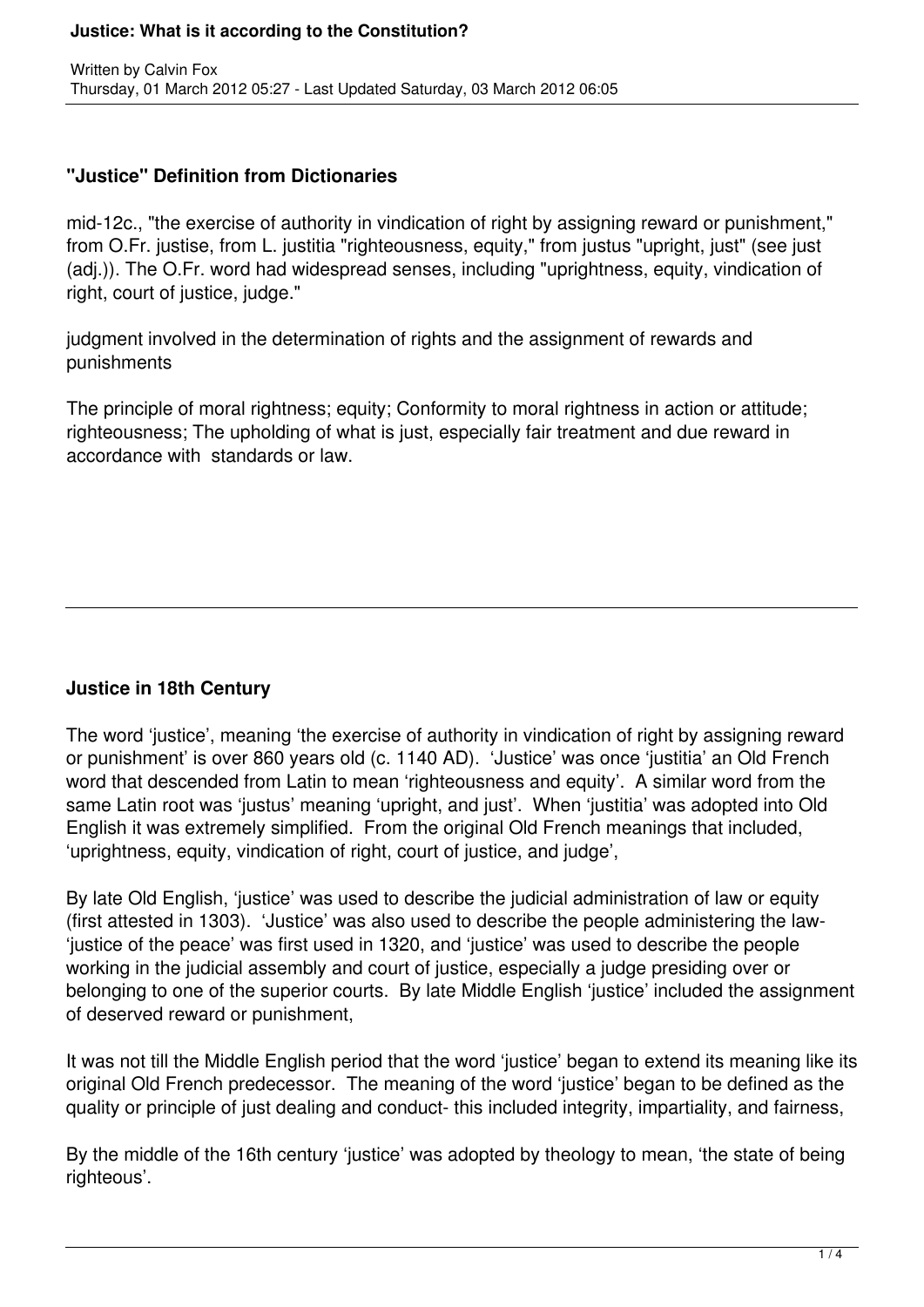By the late 18th century, 'justice' was also used to express the conformity (of an action or thing) to moral right or to reason '

----http://www.whitesmoke.com/etymology-justice

## **A Liberal's view of a Conservative's view of Justice**

[[I] got a good look at Scalia's dangerous constitutional jurisprudence, something he calls "originalism." In Scalia's America, we don't have a "living Constitution," we have a Constitution that is fixed by the words as the Founders understood them back in the late 1700s, when the Constitution was written and ratified.

Scalia also claimed that "the Constitution is not mean to facilitate change. The Constitution is meant to impede change, to make it difficult to change." In fact, the Constitution is not about change at all. In large measure, the Constitution is an articulation of fundamental principles, a declaration of rights, and a set of restrictions on governmental power.

Scalia's view of our founding document as an impediment to progress is pretty scary. The genius of our Constitution is that it is not fixed in time, but that its general principles have proven equally applicable to an America in the age of the horse and buggy and to a country that has seen humans stand on the moon.

 (Opinions of Kathryn Kolbert, president of People For the American Way. http://www.huffingtonpost.com/kathryn-kolbert/justice-scalia-mired-in-t\_b\_99248.html

### **Contemporary Evangelical Advocates of Justice**

Sunday, August 7, **Mark Hatfield** went to be with the Lord at age 89. Like John Stott who died last week at 90, Hatfield was a strong Christian with a life time of service to the Lord. He was the longtime Republican Governor and Senator from Oregon. He became famous when he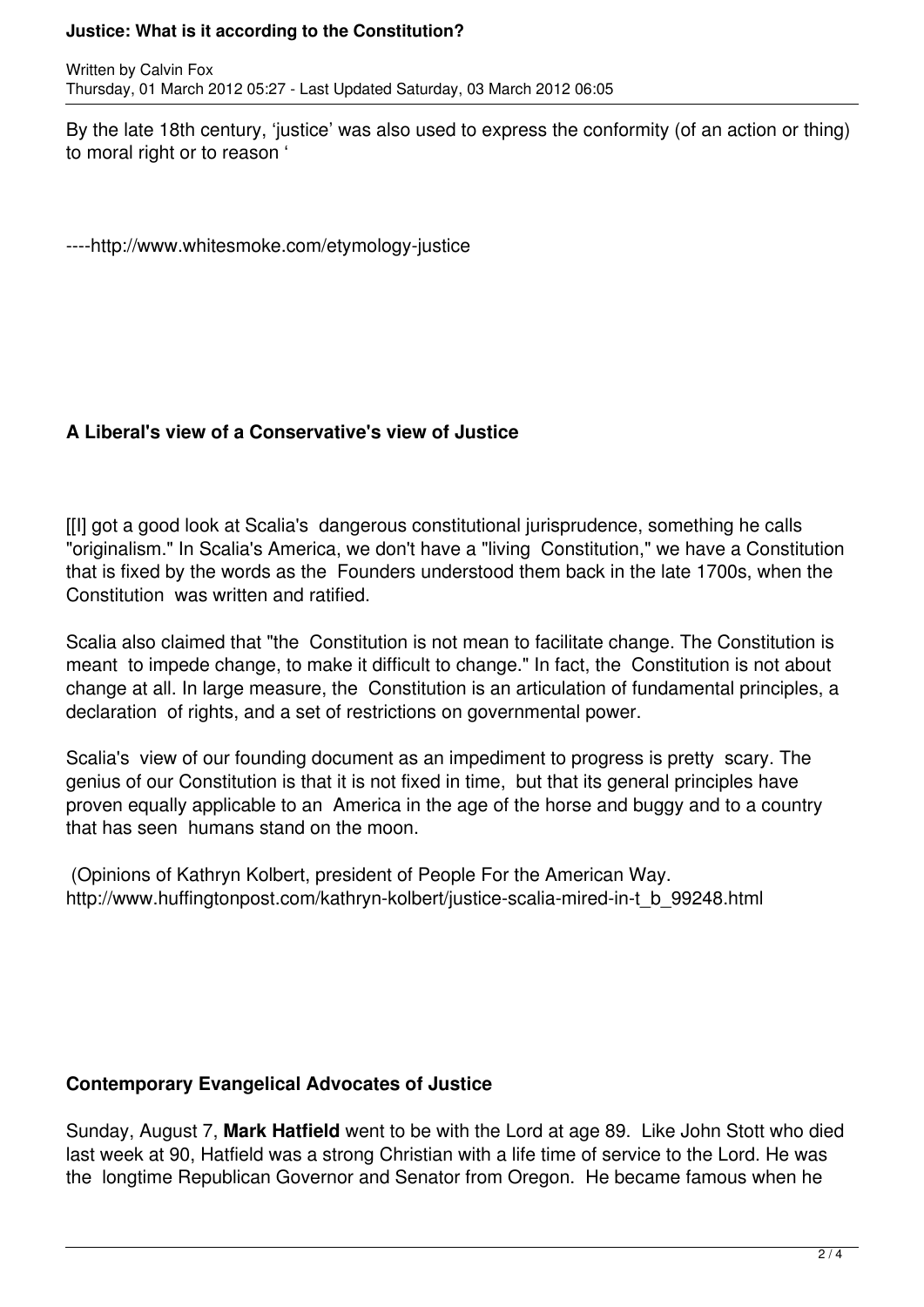shocked many conservative Republicans when he strongly opposed the Viet Nam War. Although a Religious Conservative, he was a Social Liberal and often voted with Democrats in the Senate. That is what got my attention back in the 60's and 70's. It was a new and strange mix to me back then. I have not heard anything of him in more recent years.

Another Christian from those days, who reminds me of Hatfield, is **Stephen Monsma**. He served as a State Congressman in Michigan for 8 years, but his life career has been as a Professor of Political Science, mostly at Calvin College. He has been and still is a scholar activist trying to work out his genuine Christian faith in the public square. Author of many books and papers, I pulled his "Pursuing Justice in a Sinful World" off a shelf in my library today.

He wrote, "God has established government as His means to work in society for justice and righteousness and against oppression and evil" (p.21). He acknowledged grateful that individual Christians and churches have done much good work improving the world and making it a better, more just Society, But there is a systemic, institutional dimension to Evil and to combat and change that, we need Government. "God has given us government with which to fight pervasive, tenacious, structural evils that hold many in the bondage of oppression and injustice. Government possesses authority and sanctions that are society-wide in their reach. Government is able to make binding binding decisions for all other institutions, groups and structures in society. It can back up its decisions with force... . Thus government alone... has the potential to make mandatory rulings that overturn evil structures and replace their evil with righteousness and justice." "This is precisely the role God intends government to play... " (p.12) And this, Monsma says, is why Christians should support Government and become active in it.

But far from being a Tea Party Activist, Monsma is a pragmatic pluralist, advocating the art of compromise and working with those who disagree in order to make progress on those matters of Justice. He is optimistic, but realistic about what Government can do. Many contemporary non-Conservative Christians would find him compatible and his books helpful.. That would be true of Hatfield, even as it is with John Stott. The latter, by the way, laid the Biblical ground work for today's social activism among missional, contemporary evangelicals. I agree with much that Monsma says. However, I have a serious caveat, a warning to give about all this.

Many sincere, good-hearted, well-meaning people, both Christian and non-Christian endorse all that Monsma believes and like-minded Ideals, basing their view of the role of Government largely on the Preamble of the United States Constitution; also on the Bill of Rights (and even the Gettysburg Address)

*"We the People of the United States, in Order to form a more perfect Union, establish Justice, insure domestic Tranquility, provide for the common defense, promote the general Welfare, and secure the Blessings of Liberty to ourselves and our Posterity, do ordain and establish this Constitution for the United States of America."*

[Note: the Preamble itself is not considered to be Law as the Constitution is. It claims and exercises no power and demands no conditions. It is simply the introduction to the Constitution, explaining its purposes.]